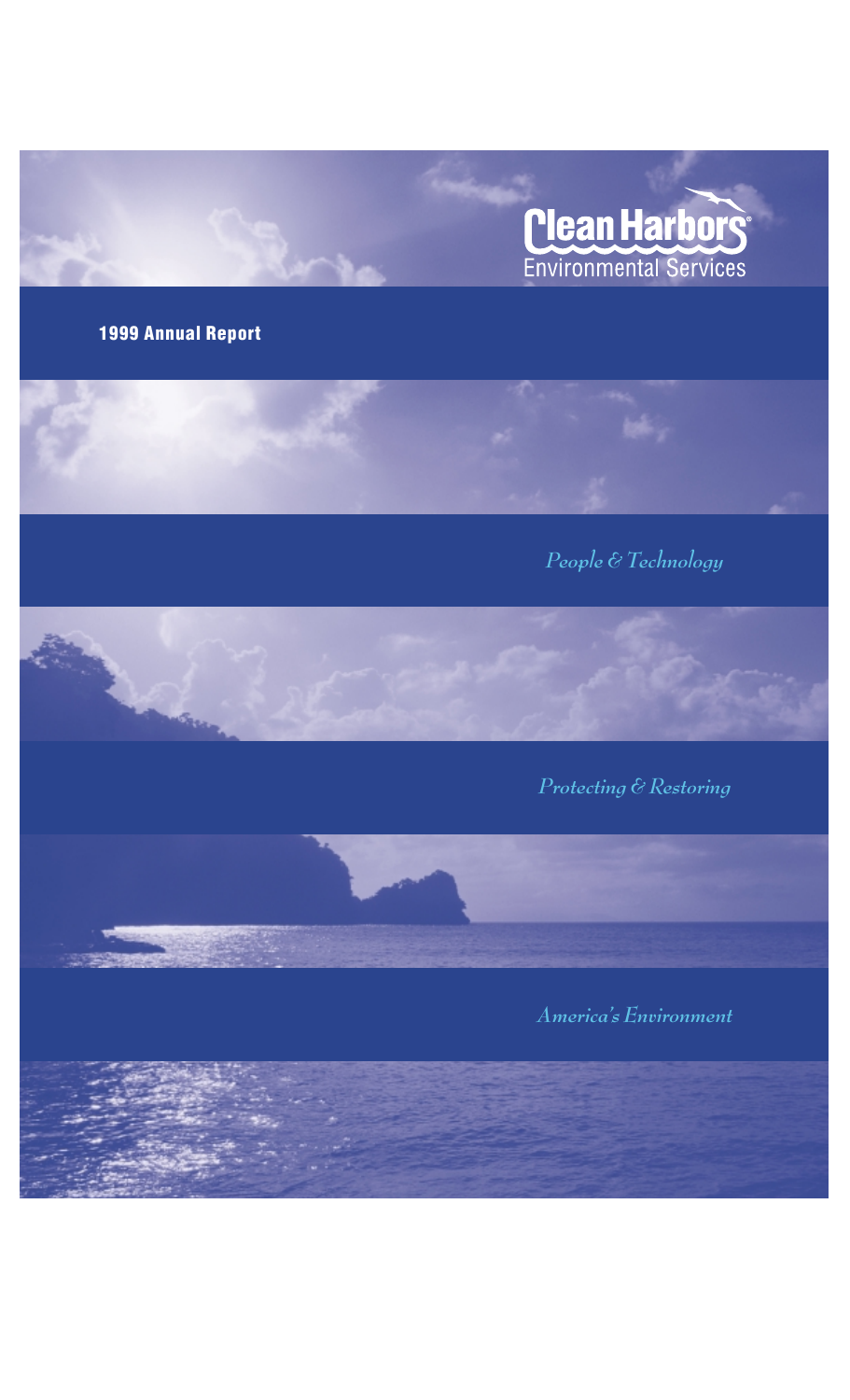

## *1999 Profile*

**Clean Harbors, Inc., based in Braintree, Massachusetts, through its subsidiaries (collectively "Clean Harbors" or "The Company"), provides comprehensive environmental services throughout the United States and Puerto Rico. From sales and service centers around the country, Clean Harbors furnishes a wide range of hazardous waste management and environmental support services to a diversified customer base.**

**The Company's environmental remediation services include emergency response, surface remediation, groundwater restoration, industrial maintenance, and facility decontamination. Hazardous waste management services include treatment, storage, recycling, transportation, risk analysis, site assessment, laboratory analysis, site closure, and disposal of hazardous materials through various environmentally sound methods, including incineration. Specialized services include repackaging, treatment, and disposal of laboratory wastes and outdated chemicals and household wastes.**

**In response to a growing marketplace need for services related to environmental management information systems, Clean Harbors created a new subsidiary, Harbor Management Consultants, Inc. (HMC). The objective of this new subsidiary is to provide consulting services and environmental information management systems to a broad array of customers throughout the United States using the latest technology and management practices.** 

**Analytical and technical services complement and enhance the Company's capabilities to provide comprehensive services to over 13,000 customers. Customers include nearly 300 of the Fortune 500 companies, many major utilities, oil, pharmaceutical, and chemical companies, the high tech and biotech industries, and hundreds of small businesses.** 

**The Company's services are also in demand by other waste management firms and are used by numerous federal, state, and local government agencies. Clean Harbors has developed an extensive health/safety and compliance effort and follows a rigorous risk management program designed to reduce potential liability for the Company and its customers.**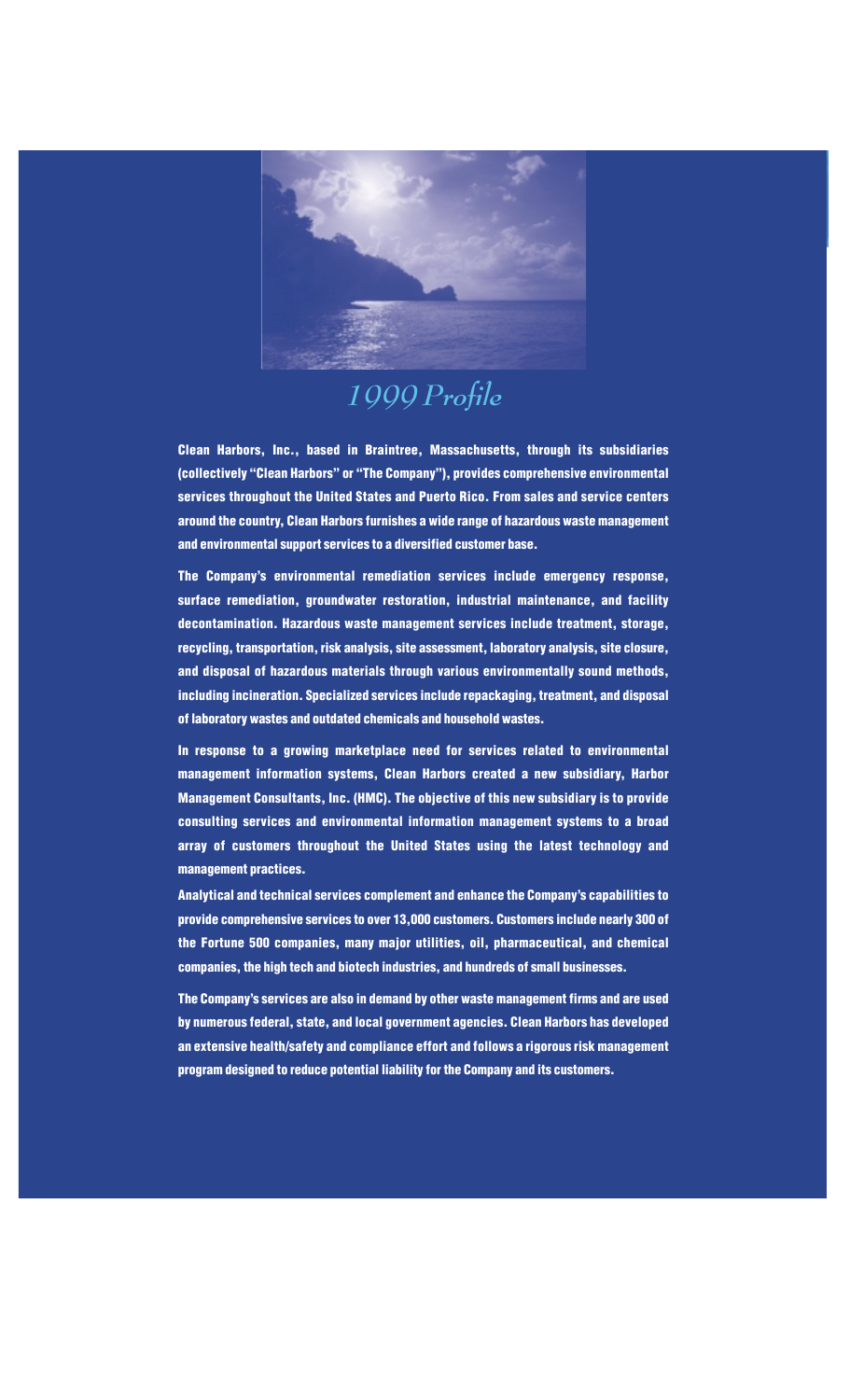### *Dear Shareholders*

**We are excited to announce the celebration of Clean Harbors' 20th year as an environmental service provider. Since 1980, Clean Harbors has grown to be a national leader in the industry. We have achieved our growth and position by providing a wide range of services and by striving to consistently meet our customers' needs. Indeed, our loyal customers have helped us become a major force in the industry and we truly appreciate the confidence our customers place in us each time they place new business with us.**

**The industry has experienced many changes since I founded the company. Much of this change is the result of more efficient processes that actually reduce the need for environmental services by minimizing waste generation. Other changes brought major industry consolidations and uncertainty. However, our consistent strategy coupled with our employees, management team, assets and enhanced business systems has enabled us to survive and grow in a very difficult market place.**

**As we reflect upon our past, but look towards the future, our stability, growth, systems and service are the critical strengths of our Company, and represent our commitment to our customers, industry and shareholders.**

- **• STABILITY Clean Harbors stands alone among the major environmental service providers with over twenty years of stable management and ownership. Our priorities regarding health & safety, compliance and customer service, have never wavered. We provide our customers trust and confidence in our commitment to handle their environmental needs safely and efficiently.**
- **• GROWTH Our Company has grown in revenues and financial strength, while also growing geographically. We recognize that customers want to partner with progressive companies who respond to their needs. We are a healthy and vibrant company. Our future and vision continues to be to provide reliability.**
- **• SYSTEMS Our systems are integrated, organized and provide the level of strength required to manage a sophisticated business. We now offer customers access to their information via the Internet through an e-Commerce strategy. Customers can manage their environmental program on-line at www.cleanharbors.com, enabling them to create and submit profiles, and access existing waste profiles. On-line transportation scheduling, order placement, waste tracking, and manifest retrieval and viewing are additional features to this service.**
- **• SERVICE Our investment in Company owned and operated disposal facilities throughout the country and our relationships with strategic vendors insures that when customers choose Clean Harbors to handle their waste, they choose the experience, the capabilities and control that only Clean Harbors can deliver.**

**We intend to continue our strategy where the customer is the focus. We intend to continue to build and strengthen our customer relationships, and we are committed to enhancing and making our service stronger. We believe that our continuing commitment to quality will ultimately result in a return to profitability.** 

**I encourage you to visit our website at www.cleanharbors.com to learn what's new at Clean Harbors on an ongoing basis.** 

**Yours truly,**

alans weg

**Alan S. McKim** President, Chief Executive Officer, and Chairman of the Board

**March 30, 2000**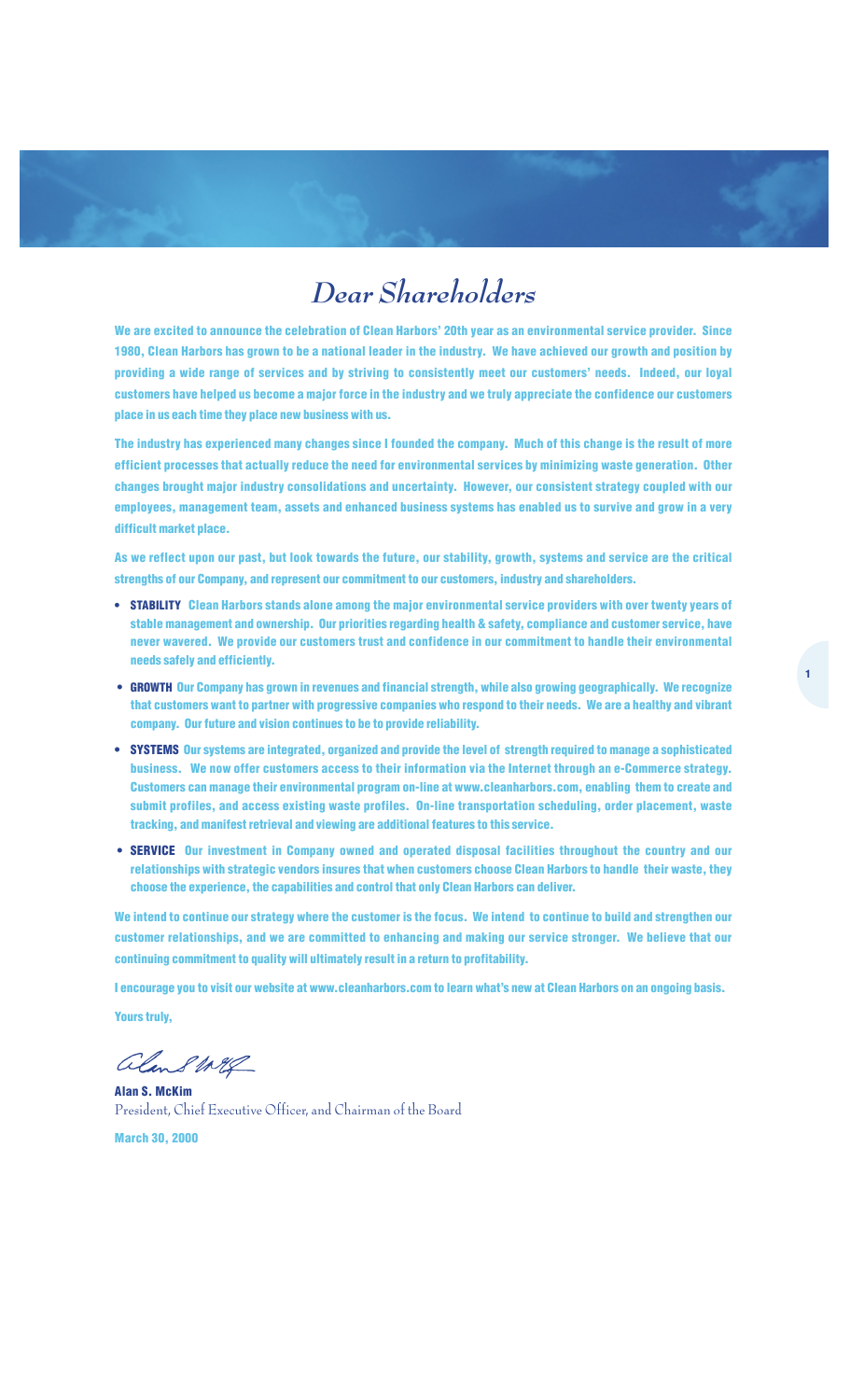#### **e-Commerce**

With the advent of the Internet revolution Clean Harbors led the environmental services industry by offering on-line access to its customers for their waste tracking reports.

Today, Clean Harbors offers customers secure interactive access to all their information via the internet through an e-Commerce strategy. Customers can manage their environmental program on-line at www.cleanharbors.com enabling them to create and submit new profiles, and access existing waste profiles. Clean Harbors' on-line systems work to save customers time while lowering their risks.

On-line transportation scheduling, order placement, waste tracking, and manifest retrieval and viewing are additional features to this service. With a secure personalized on-line account, Clean Harbors' customers can:

- •Create and submit profiles for waste
- •View existing profiles
- •View milkrun transportation schedules
- •Place orders for disposal
- •Print manifests and labels
- •View and print:
	- Waste tracking reports
	- Manifests
	- Invoices

Clean Harbors' customers can rely on these proprietary on-line systems to unify their entire waste disposal process.

#### **Health and Safety**

All of the company's activities are conducted within the framework of the most important Clean Harbors priority — protecting the health and safety of our employees, customers, and the public. A thorough health and safety program has been developed and tailored for each Clean Harbors facility and service center.

The Company also maintains a vigilant and continuous internal audit of Company activities through a group of highly skilled safety and industrial hygiene professionals. The Health & Safety Group is structured to optimize its independent scrutiny of Company operations. The members of the group monitor and supervise health  $\mathscr E$  safety regimens at the Company's various facilities and service centers. The members of the group report independently to a corporate Director of Health & Safety, who in turn reports directly to the Company's General Counsel.

#### **Compliance**

The Company has designed an extensive compliance program for each facility and field activity. The Compliance Group conducts internal audits of Company activities to ensure compliance with relevant legal, regulatory, and Company policies. The Compliance Group also conducts external compliance auditing of 3rd party facilities utilized by Clean Harbors.

The Compliance Program is managed by a trained group of professionals who report independently to and are supervised by the Corporate Director of Regulatory Affairs. Consistent with his counterpart, The Director of Health & Safety, The Director of Regulatory Affairs also reports directly to the Company's General Counsel. This independent reporting structure is designed to ensure that Compliance, Health & Safety issues are devised, implemented, reviewed and monitored at the highest levels in the Company.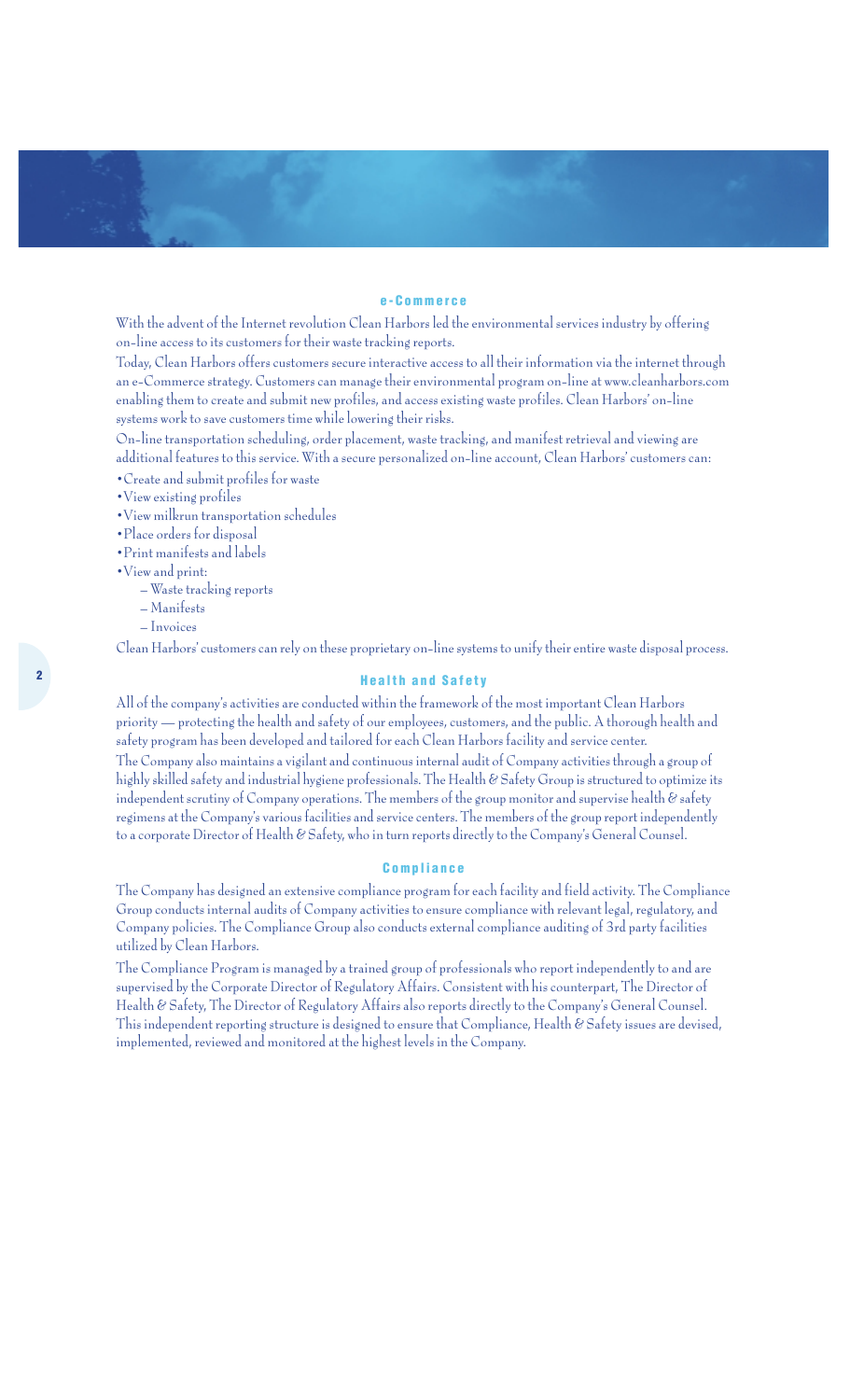# *People & Technology People & Technology*

#### **Risk Minimization Programs**

Clean Harbors has developed an advanced, comprehensive risk minimization safety program to protect our employees and our customers and their facilities. In addition to standard industrial hygiene and safety programs required by government regulations, Clean Harbors has developed many unique and innovative programs designed to enhance the safety and effectiveness of our operations. These programs minimize risk and liability for our customers, as well as assure the efficiency and safety of our operations.

#### **Training**

Clean Harbors' employees receive rigorous training in the most sophisticated and advanced techniques for handling toxic materials. In addition, Clean Harbors' reputation for a highly trained work force has made the Company an industry leader and has led to a demand from our customers to offer training to their employees as a service line. Clean Harbors' Training Group has trained thousands of employees from more than 500 different companies and government agencies.

The Clean Harbors Commercial Training Organization offers customized programs to clients throughout the country and specializes in assisting major utilities. These programs keep Clean Harbors' customers updated and in compliance with ever changing regulations, as well as providing annual refresher programs to facilitate compliance with existing regulations.

#### **Harbor Management Consultants, Inc.**

In response to a growing marketplace need for services related to environmental management information systems, Clean Harbors created a new subsidiary, Harbor Management Consultants, Inc. (HMC). The objective of this new subsidiary is to provide consulting services and environmental information management systems to a broad array of customers throughout the United States using the latest technology and management practices. Clean Harbors has long recognized that many of our customers were looking to their vendors to bring additional value to their environmental departments. HMC is bringing additional value by providing the expertise to streamline their environmental programs. HMC is providing customers with environmental software products, systems integration, consulting and on-site management services.

One of the products that has been introduced by Harbor Management Consultants™ is our industry leading waste management software – CHOICE™. CHOICE™ is an on-site software product designed to reduce the cost of environmental management for medium and large waste generators. The product's features include inventory management, waste profiling, printing of shipping documents, cost allocation and regulatory reporting.

Harbor Management Consultants is based in Kingston, Massachusetts and can be reached through the internet at www.hmconsultants.com or by calling (800) 818-9078.

#### **Clean Extraction System**

The Clean Extraction System (CES) is a hazardous waste treatment system which extracts organic compounds from industrial wastewater. CES uses supercritical carbon dioxide as a solvent to remove organic contaminants, such as gasoline, acetone, methylene chloride, pesticides, and other chemicals from industrial wastewater called lean water. Lean water is generated by oil companies, utilities, and manufacturers of specialty chemicals and pharmaceuticals.

CES is in operation at the Company's Baltimore facility and offers the Company's industrial customers an attractive recycling alternative to disposal of their lean water.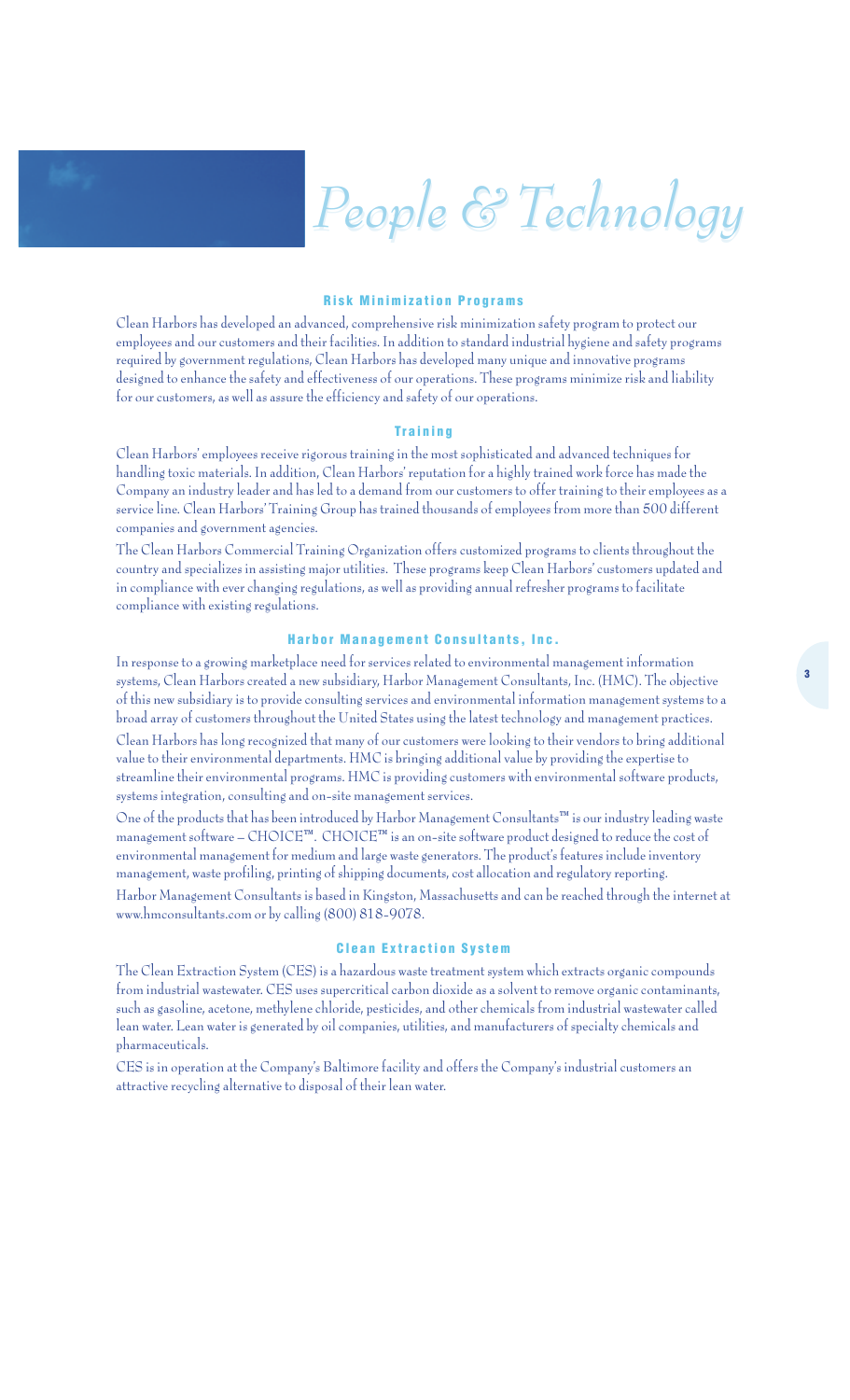#### **Incineration**

Clean Harbors operates a fully permitted 45,000 ton per year fluidized bed thermal oxidation unit near Kimball, Nebraska. This state-of-the-art facility is staffed with 100 highly trained and motivated employees. The Kimball facility is located on a 600 acre site near the Wyoming and Colorado borders. The facility has a RCRA Part B permit issued by the Nebraska Department of Environmental Quality (NDEQ) and is authorized by the United States Environmental Protection Agency (US EPA) to treat hazardous wastes from Federal Superfund clean-up sites regulated pursuant to the Comprehensive Environmental Response Compensation & Liability Act of 1980 (CERCLA).

The technologically sophisticated facility achieves extremely high destruction efficiencies of hazardous wastes through the fluidized bed incineration process that eliminates virtually all organic material. The incineration of the waste is so effective that the resultant ash is classified as non-hazardous waste, no longer subject to RCRA regulation; i.e., "delisted." In fact, the Kimball facility is the only commercial incineration facility in the United States currently permitted to "delist" ash derived from burning hazardous wastes. Because the ash is "delisted" and no longer regulated as hazardous waste, it is deposited in a "monofill" adjacent to the incinerator. Although the ash is classified as nonhazardous, the monofill was still constructed to satisfy RCRA Subtitle C hazardous waste landfill standards.

#### **Emergency Response**

Clean Harbors undertakes environmental remediation projects on both a planned and emergency basis. Emergency response actions may develop into planned remedial action projects when soil, groundwater, buildings, or facilities are extensively contaminated.

Clean Harbors has established specially trained emergency response teams which operate on a 24-hour basis from response centers in numerous states. Many of the Company's decontamination and mitigation activities are generated from a response to an emergency situation by the response teams.

These incidents can result from:

- •Transportation accidents involving petroleum products and chemical substances which often occur on major highways, railways, and navigable waterways throughout the United States.
- •Fires at chemical facilities or hazardous waste sites.
- •Transformer fires or explosions involving PCBs.
- •Other unanticipated releases where the substances involved pose an immediate threat to public health or the environment.

Emergency response projects require trained personnel, equipped with protective gear and specialized equipment, prepared to respond promptly whenever these situations occur. Clean Harbors' health and safety specialists and other skilled personnel closely supervise these projects during and after the clean-up. Clean Harbors' capabilities include: rapid response, containment and control procedures, analytical testing and assessment, neutralization and treatment, and collection and transportation of substances to appropriate treatment or disposal facilities.

#### **Pollution Prevention**

Clean Harbors works with environmentally conscious companies to assist them in preventing accidental releases of chemicals or petroleum products. These value-added services include training customers' personnel in environmentally sound and safe management practices, as well as monitoring and/or auditing their operations to ensure environmental compliance.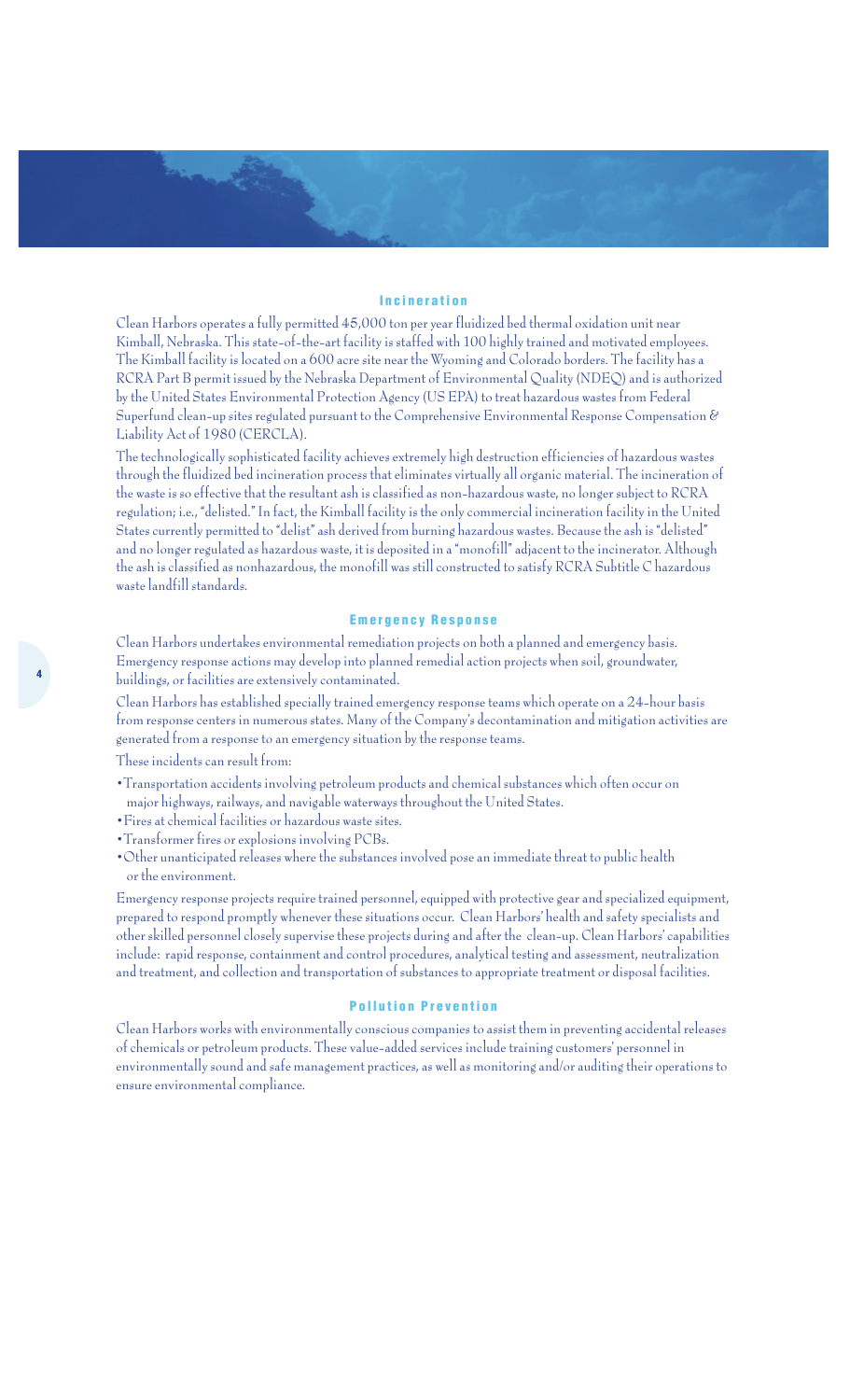## *Protecting & Restoring Protecting & Restoring*

#### **Oil Pollution Act of 1990**

Clean Harbors is one of the premier marine and coastal environmental clean-up companies in the United States. The Company's national reputation as an outstanding marine spill contractor is reflected in the fact that nearly 400 major companies around the country have designated Clean Harbors as their OPA-90 contractor. Additionally, under the voluntary Oil Spill Response Organization (OSRO) program administered by the United States Coast Guard, Clean Harbors has been positively rated in 34 Captain of The Port (COTP) zones. Indeed, in ten of these major ports Clean Harbors has received a positive rating in every single category of response in three out of four classifications.

#### **Environmental Remediation Service**

Clean Harbors Remedial Technologies Division employs a diverse technical staff providing expertise in:

- •Remedial System Design/Build •Subsurface Investigation •Site Operations & Maintenance
- •Mobile Treatment Services •In-House Fabrication/Site Construction

The Remedial Technologies Division dedicates its efforts and resources to subsurface contamination characterization/delineation and the application of both conventional and innovative technologies for aquifer restoration and soils remediation. The Division continues to develop and implement in situ remedial techniques which are less intrusive to the environment, while providing technically sound and cost effective solutions to complex environmental conditions.

At the forefront of industry demand for portable and temporary remedial applications, the Remedial Technologies Division also offers a comprehensive line of mobile treatment services in support of:

•Aquifer Studies •Pilot Tests •Construction Dewatering •Emergency Response

•Vessel Deballasting •Short-Term Remedial Measures •Industrial Wastewater Pretreatment

System operations are performed by licensed wastewater operators well versed in unit operations, sampling and analytical methods, and health and safety protocols.

The Remedial Technologies Division complements its core field service capabilities by responding to emergency events, as well as planned remediation activities. The Division has also successfully positioned itself with outside engineering and consulting firms to provide expertise and services in site management and construction, remedial system fabrication, and mobile treatment.

#### **Surface Remediation**

The planned clean-up of hazardous waste sites and the clean-up of accidental spills and discharges of hazardous materials from transportation and industrial activities is a prominent service offered by Clean Harbors. Surface remediation projects generally require considerable interaction among the remedial technologies division, project management, and analytical services to ensure the best remedial alternative.

#### **Facility Decontamination**

The clean-up and restoration of buildings, equipment, and other facilities contaminated by exposure to hazardous materials is also a Clean Harbors specialty. The Company's projects have included the decontamination of electrical generating stations, electronics components, and food processing plants, as well as commercial, educational, industrial, laboratory, research, and manufacturing facilities.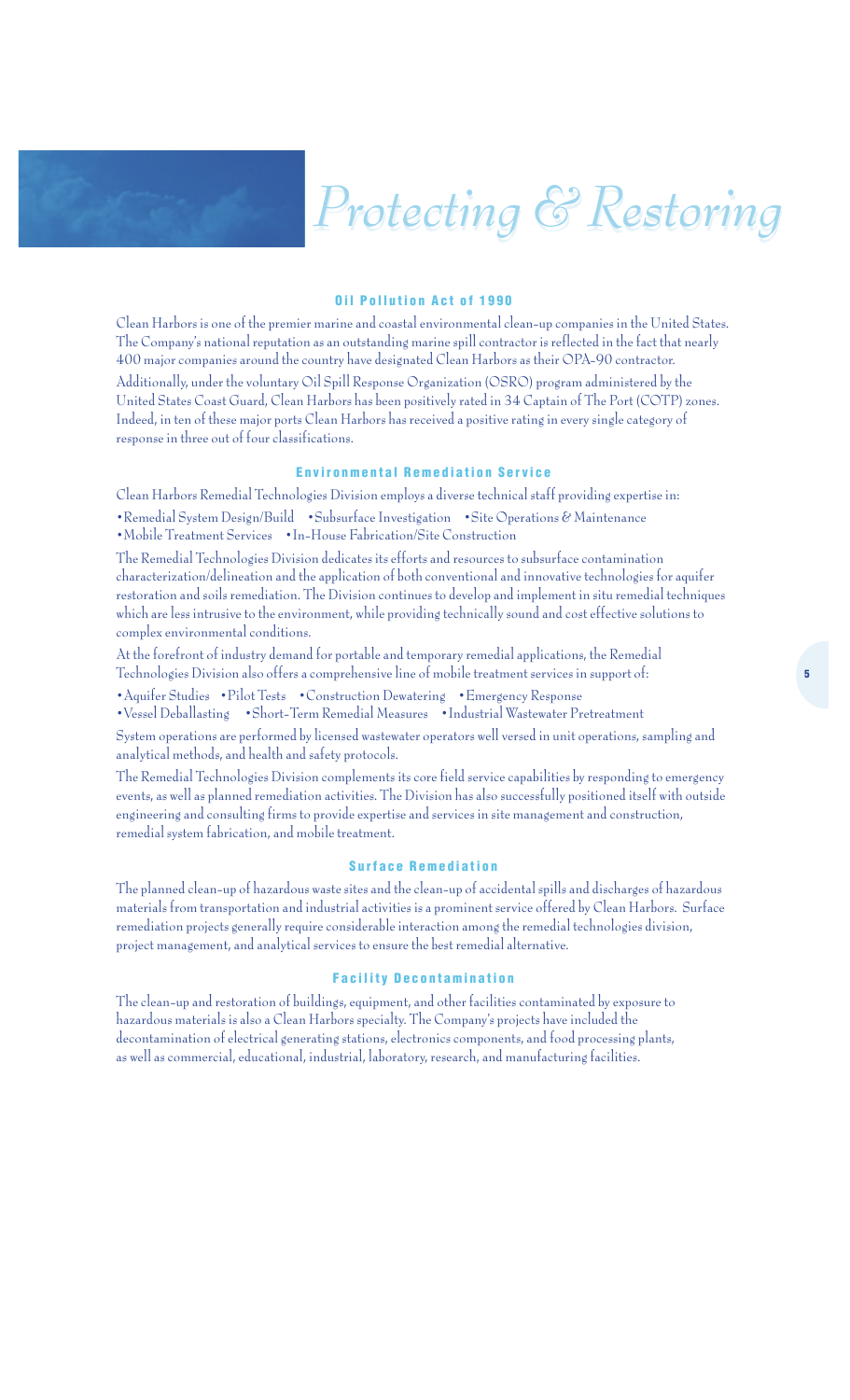#### **Industrial Maintenance**

During 1999 Clean Harbors, Inc. announced the creation of a new division, Harbor Industrial Services (HIS), to provide industrial services including chemical cleaning and specialty line cleaning, and video camera monitoring/inspection of industrial lines.

HIS also provides a variety of industrial maintenance services, such as cleaning large storage tanks and process equipment for various industries. The new division has expanded the Company's capabilities within its current customer base and has created new business activities for the Company in various regions of the country.

Clean Harbors has long been recognized as a leader in emergency response work and in providing premiere customer service in pre-planned field service activities. Now HIS provides Clean Harbors customers with another service from a vendor customers trust and respect.Customers recognize that Clean Harbors has the highest health & safety standards and maintains those standards for any and all work completed at customer facilities.

HIS is based in Kingston, MA and can be reached by calling (800) 282-0058 or through the internet at HIS@cleanharbors.com.

#### **CleanPack ®**

Clean Harbors excels in providing specialized repackaging, treatment, and disposal services for laboratory wastes and outdated chemicals. This service is in great demand by hospitals, universities, analytical testing laboratories, pharmaceutical companies, municipalities, and research facilities.

#### **Household Hazardous Waste Collections**

Clean Harbors is a national leader in household hazardous waste and pesticide collections.

States, municipalities, counties, and special governmental agencies have turned to Clean Harbors to provide expertise in collecting hazardous wastes directly from citizens to prevent illegal disposal of these materials in the parks, woodlands, beaches, farmlands, landfills, and sewers of communities throughout the country.

Each collection program has been customized to meet the needs of the sponsoring governmental entity and has been tailored in each state or locality to provide: permanent collection sites, weekly collections, one-day events, toll free technical advice hotlines, and door-to-door pickups.

#### **Agricultural Pesticide Collections**

A growing specialty for Clean Harbors is the coordinated collection of pesticides throughout the country in cooperation with agricultural departments in various states.

Clean Harbors has been the prime contractor for the Virginia Department of Agriculture and the sole or a primary pesticide collector for Massachusetts, Michigan, Nebraska, New Hampshire, North Carolina, Ohio, Puerto Rico, and Vermont.

#### **Recycling**

As an environmentally conscious industry leader, Clean Harbors is committed to recycling wastes using various methods which will effectively remove contaminants from the original material, restore its fitness for its intended purpose, and reduce the volume of waste requiring disposal.

Clean Harbors has substantially upgraded its existing facilities and acquired new facilities for the reclamation and reuse of certain wastes, particularly solvent-based wastes generated by industrial cleaning operations, metal finishing, and other manufacturing processes. Clean Harbors either returns the recovered solvents to the original generator or sells them to third parties.

Clean Harbors operates four oil reclamation facilities which process and treat used petroleum products to be resold as recycled oil to industrial fuel users.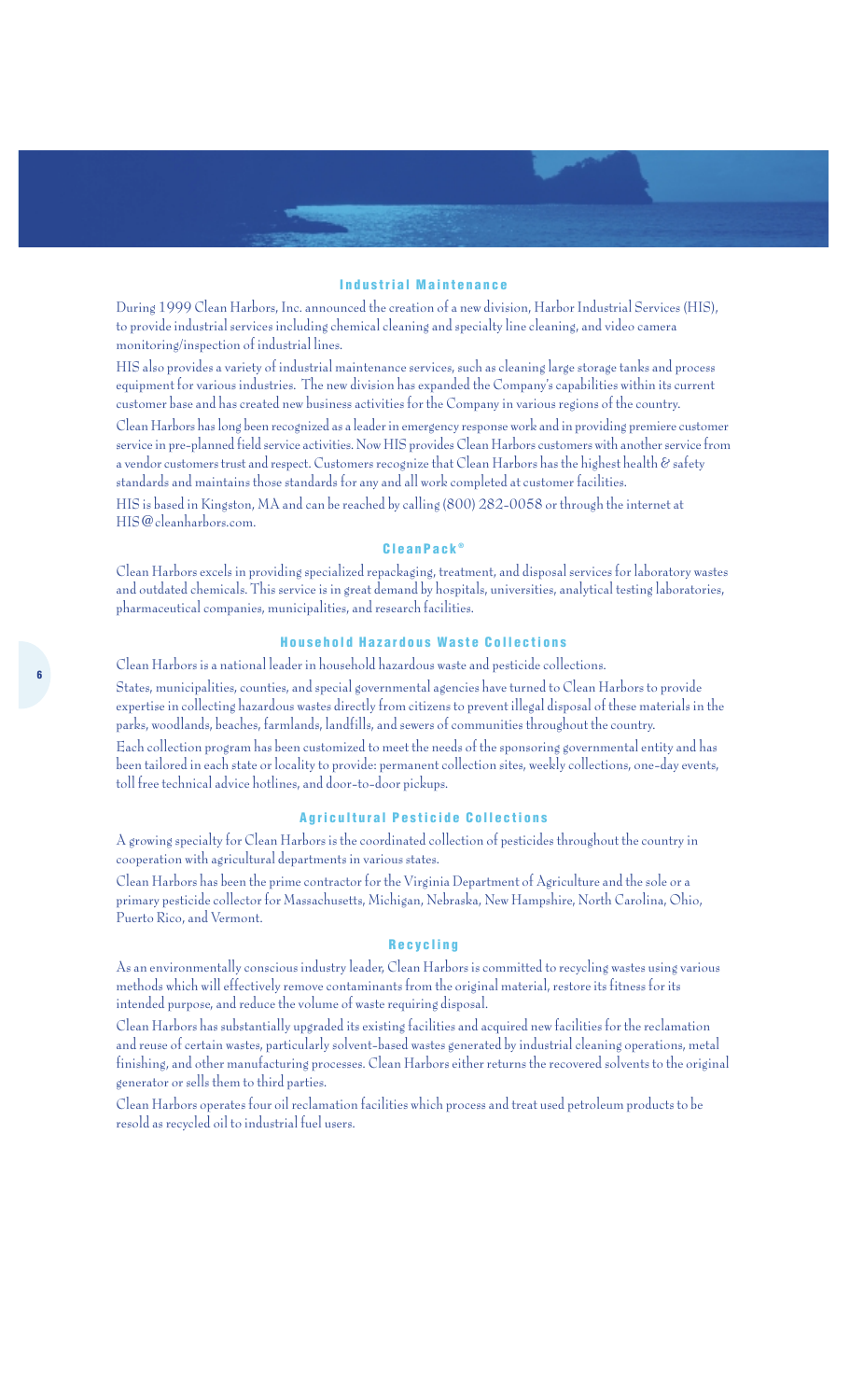## *America's Environment America's Environment*

#### **Fuels Blending**

Clean Harbors provides fuels blending at several key facilities. Fuels blending is a process that allows for the beneficial reuse of a waste material that is not suitable for recycling. This process is more environmentally friendly than either destruction or landfilling this type of material.

The alternative fuel that is produced by this process is consumed at various industrial furnaces authorized by the US EPA for this activity and audited by the Clean Harbors Compliance Group.

#### **Treatment and Disposal Facilities**

Clean Harbors' facilities treat a broad range of wastes. The facilities treat hazardous wastes through a variety of methods, including the use of physical, chemical, and thermal techniques.

Clean Harbors manages numerous hazardous waste streams from thousands of customers. These wastes are shipped to various Clean Harbors facilities where they are consolidated, repackaged, and bulked for transportation to other facilities. Clean Harbors also arranges for the disposal of its customers' wastes through environmentally sound waste management facilities operated by other companies.

To ensure the highest standards, Clean Harbors conducts an independent regulatory compliance audit of noncompany facilities before contracting the use of those facilities for its customers. To minimize liability exposure for Clean Harbors and its customers, Clean Harbors imposes standards which often exceed those required by various governmental agencies.

#### **Transportation**

In a continuing commitment to offer innovative solutions to our customers' complex environmental needs, Clean Harbors has employed newly emerging technologies whenever it can facilitate more efficient customer service and more effective compliance monitoring.

Clean Harbors installed the OmniTRACS two-way satellite based mobile communications system in a significant portion of the Company's fleet. With OmniTRACS, every Clean Harbors driver has immediate access to Clean Harbors' central dispatch. The OmniTRACS system provides complete satellite coverage from coast to coast and can check fuel prices, weather alerts, traffic conditions, and other important news. The system provides continuous, accurate information about exact vehicle locations and the status of their cargoes.

#### **Analytical Services**

Clean Harbors' analytical testing laboratories are certified to perform organic and inorganic analyses to help solve the environmental problems of private industry and government agencies. The laboratories perform analyses on sample types ranging from hazardous waste to groundwater and air. Our chemists provide fast and accurate analyses and offer innovative solutions to unique testing problems.

The Company operates two regional analytical testing laboratories in Braintree, Massachusetts and Kimball, Nebraska. Each lab has a sophisticated, state-of-the-art Laboratory Information Management System, enabling Clean Harbors to offer accurate information to its clients on a timely basis.

The Company owns and operates mobile laboratory facilities for field use during emergency responses and remedial action situations. Designed to be flexible, these mobile laboratories can be modified to serve in a diverse range of situations.

Clean Harbors also maintains laboratories at each of its storage and treatment facilities to identify and characterize waste materials prior to acceptance for treatment and disposal by Clean Harbors and then prior to shipment to off-site facilities.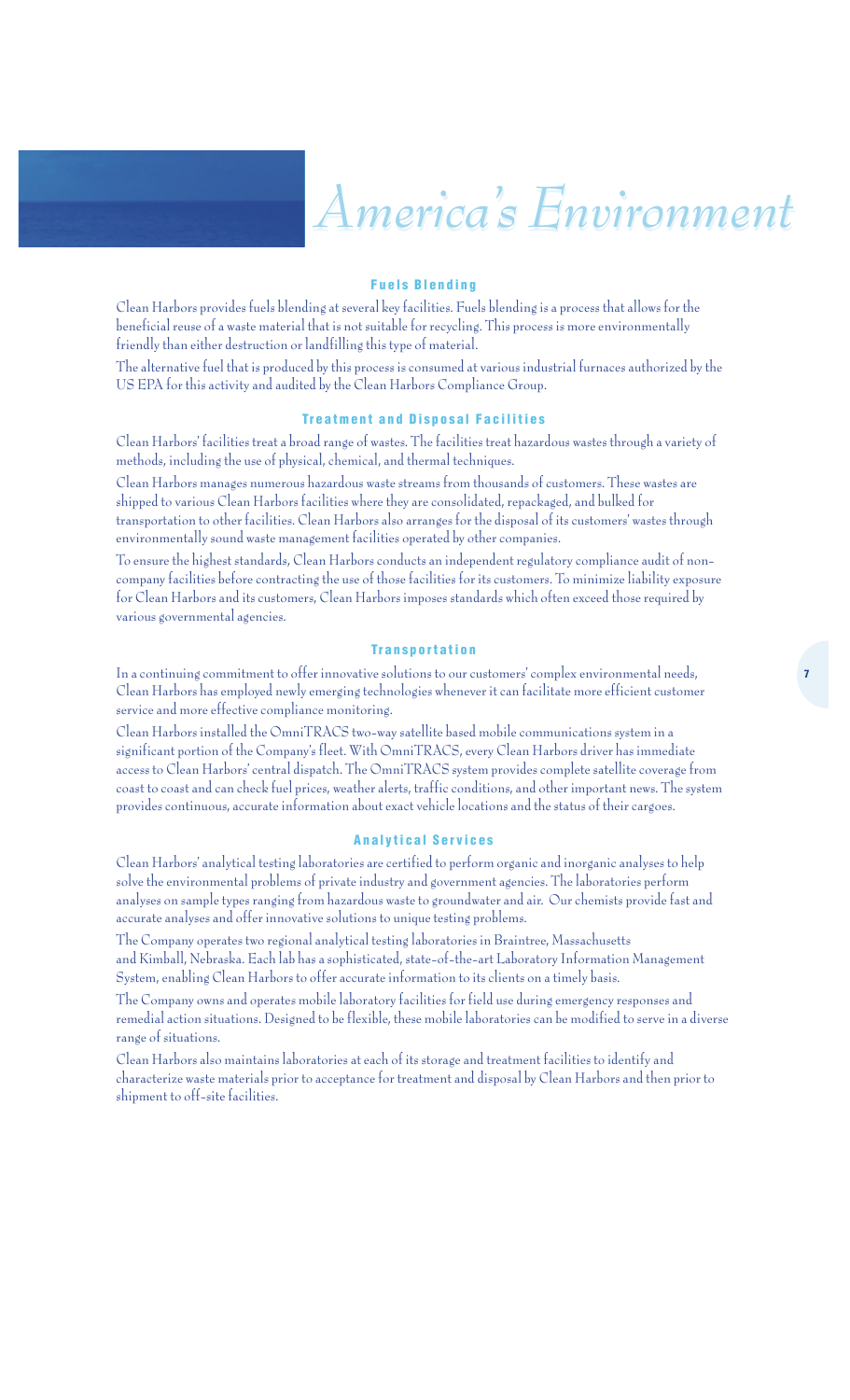### *Selected Financial Data*

|                                                    |                                         | For the year ended December 31, |               |             |               |                         |                |              |                |           |  |
|----------------------------------------------------|-----------------------------------------|---------------------------------|---------------|-------------|---------------|-------------------------|----------------|--------------|----------------|-----------|--|
|                                                    |                                         | 1999                            |               | 1998        |               | 1997                    |                | 1996         |                | 1995      |  |
|                                                    | (In thousands except per share amounts) |                                 |               |             |               |                         |                |              |                |           |  |
| <b>Income Statement Data</b>                       |                                         |                                 |               |             |               |                         |                |              |                |           |  |
| Revenues                                           |                                         | \$202,965                       |               | \$197,439   |               | \$183,767               |                | \$200,213    |                | \$209,250 |  |
| Cost of revenues                                   |                                         | 149,637                         |               | 147,214     |               | 140,926                 |                | 154,773      |                | 156,779   |  |
| Selling, general and administrative expenses       |                                         | 37,190                          |               | 34,976      |               | 34,114                  |                | 36,161       |                | 39,574    |  |
| Depreciation and amortization of intangible assets |                                         | 9,501                           |               | 9,112       |               | 9,228                   |                | 9,827        |                | 10,081    |  |
| Nonrecurring charges                               |                                         |                                 |               |             |               |                         |                |              |                | 4,247     |  |
| Income (loss) from operations                      |                                         | 6,637                           |               | 6,137       |               | (501)                   |                | (548)        |                | (1, 431)  |  |
| Other income, net                                  |                                         |                                 |               |             |               | 800                     |                |              |                |           |  |
| Interest expense, net                              |                                         | 8,599                           |               | 9,631       |               | 9,182                   |                | 9,170        |                | 8,657     |  |
| Loss before provision for (benefit from)           |                                         |                                 |               |             |               |                         |                |              |                |           |  |
| income taxes                                       |                                         | (1,962)                         |               | (3,494)     |               | (8,883)                 |                | (9, 718)     |                | (10,088)  |  |
| Provision for (benefit from) income taxes          |                                         | 282                             |               | 360         |               | 4,845                   |                | (2, 775)     |                | (3, 195)  |  |
| Net loss                                           | $\mathfrak{S}$                          | (2, 244)                        | $\frac{1}{2}$ |             |               | $(3,854)$ \$ $(13,728)$ | $\$\$          | $(6,943)$ \$ |                | (6,893)   |  |
| Basic and diluted                                  |                                         |                                 |               |             |               |                         |                |              |                |           |  |
| net loss per share                                 | \$                                      | $(0.25)$ \$                     |               | $(0.42)$ \$ |               | (1.42)                  | $\mathcal{S}$  | $(0.77)$ \$  |                | (0.77)    |  |
| Weighted average number of common                  |                                         |                                 |               |             |               |                         |                |              |                |           |  |
| shares outstanding                                 |                                         | 10,649                          |               | 10,309      |               | 9,959                   |                | 9,653        |                | 9,475     |  |
| <b>Financial Data</b>                              |                                         |                                 |               |             |               |                         |                |              |                |           |  |
| Earnings before interest, taxes, depreciation      |                                         |                                 |               |             |               |                         |                |              |                |           |  |
| and amortization (EBITDA)                          | $\mathcal{S}$                           | 16,138                          |               | \$15,249    | $\mathcal{S}$ | 9,527                   | $\mathfrak{S}$ | 9,279        | $\mathcal{S}$  | 8,650     |  |
| Working capital                                    | $\mathbb{S}$                            | 14,565                          |               | \$11,245    |               | \$10,448                |                | \$14,245     | \$             | 11,053    |  |
| Total assets                                       |                                         | \$145,247                       |               | \$145,910   |               | \$147,850               |                | \$177,997    |                | \$186,444 |  |
| Long-term obligations, less current portion        |                                         | 72,683                          |               | \$68,774    |               | \$68,020                |                | \$68,668     | \$             | 70,391    |  |
| Stockholders' equity                               | S                                       | 34,171                          | $\mathbb{S}$  | 36,310      |               | \$40,024                |                | \$53,584     | $\mathfrak{S}$ | 60,374    |  |
|                                                    |                                         |                                 |               |             |               |                         |                |              |                |           |  |

## *Board of Directors and Officers*

**Alan S. McKim,** President, Chief Executive Officer, and Chairman of the Board, Clean Harbors, Inc.

**Christy W. Bell,** President of Electro-Petroleum, Inc.; Electropyrolysis, Inc.; and Arc Technologies, Inc.

**Alan S. McKim,**Chairman, President and Chief Executive Officer

**Roger A. Koenecke,** Senior Vice President and Chief Financial Officer

**Stephen H. Moynihan, CPA,** Senior Vice President of Planning and Development

#### **Directors**

**John F. Kaslow, Consultant to the** Energy Industry

**Daniel J. McCarthy,** Professor of Strategic Management, Northeastern University

**John R. Preston,** President and Chief Executive Officer, Quantum Energy Technologies

#### **Officers**

**William J. Geary, Esq.,**  Executive Vice President and General Counsel\*

**William F. O'Connor,** Vice President of Human Resources and Risk Management\*

**Gene Cookson,** Senior Vice President of Field Sales and Operations\*

**Thomas J. Shields,** Managing Director, Shields & Co.

**Lorne R. Waxlax,** Former Executive Vice President, The Gillette Company

**Eric Gerstenberg,** Vice President of Disposal Services Group\* **George Curtis,** Vice President, Transportation and Disposal\* **Joseph L. McNally,** Vice President, MIS\*

\*Clean Harbors Environmental Services, Inc.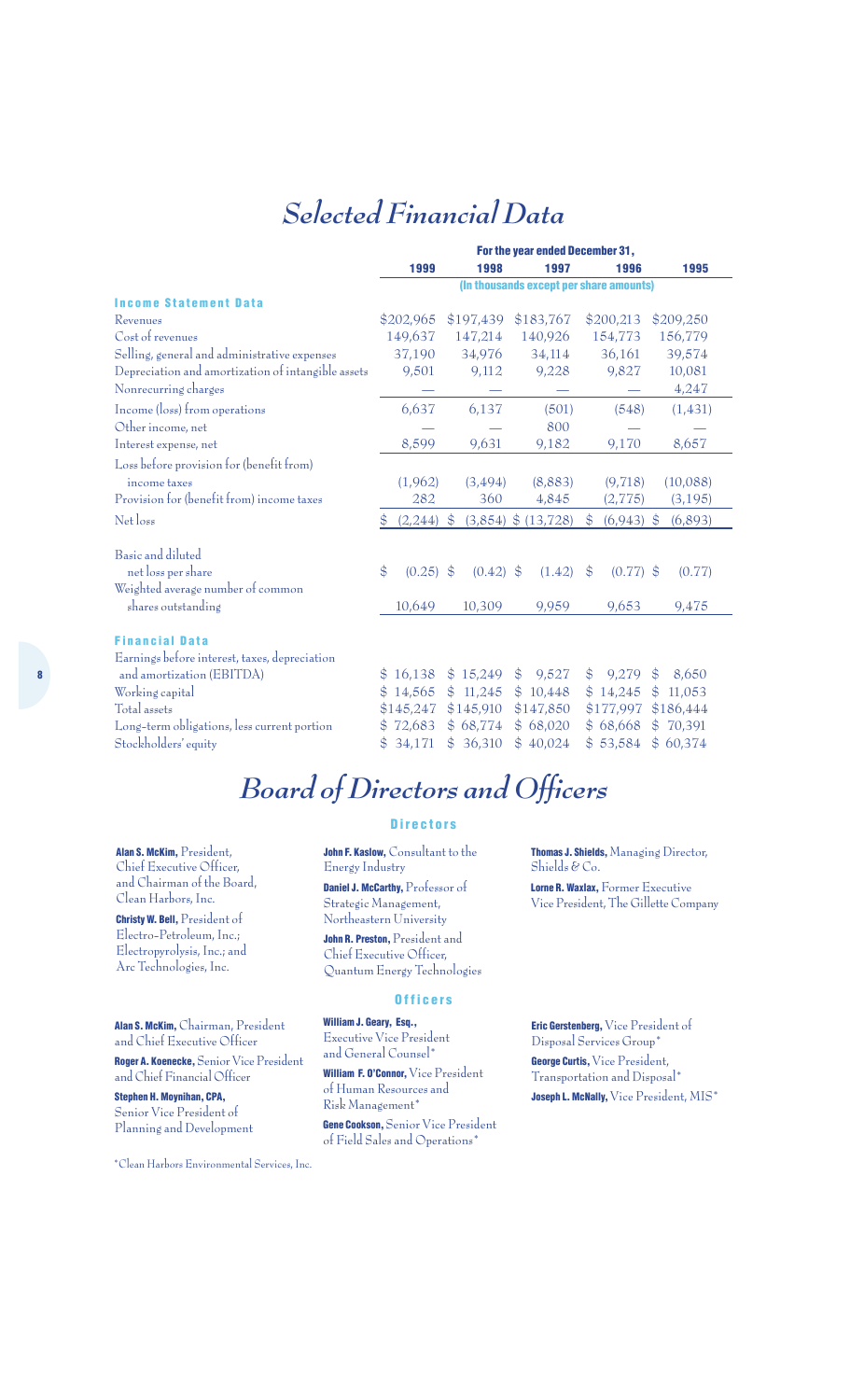## *Shareholder Information*

#### **Stock Listing**

The Company's common stock began trading publicly in the over-the-counter market on November 24, 1987 and was added to the NASDAQ National Market System effective December 15, 1987. The Company's common stock trades on the NASDAQ Stock Market under the symbol: CLHB. The following table sets forth the high and low sales prices of the Company's common stock for the indicated periods as reported by NASDAQ.

| 1999           | Hiah    | Low     | 1998           | Hiah    | <b>Low</b> |
|----------------|---------|---------|----------------|---------|------------|
| First Quarter  | \$2.438 | \$1.563 | First Quarter  | \$2.063 | \$1.250    |
| Second Quarter | 2.000   | 1.563   | Second Quarter | 3.000   | 1.750      |
| Third Quarter  | 1.813   | 1.313   | Third Quarter  | 3.313   | 1.813      |
| Fourth Quarter | 1.813   | 1.063   | Fourth Quarter | 2.625   | 1.313      |

On March 14, 2000, there were 667 holders of record of the Company's common stock, excluding stockholders whose shares were held in nominee name.

The Company has never declared nor paid any cash dividends on its common stock. In February 1993, the Board of Directors authorized the issuance of up to 156,416 shares designated as Series B Convertible Preferred Stock, with a cumulative dividend of 7% during the first year and 8% thereafter, payable either in cash or by the issuance of shares of common stock. On February 16, 1993, 112,000 shares of Series B Convertible Preferred Stock were issued in partial payment of the purchase price for the Cincinnati facility. Except for payment of dividends on the Series B Convertible Preferred Stock, the Company intends to retain all earnings for use in the Company's business and therefore does not anticipate paying any cash dividends on its common stock in the foreseeable future. The Company's bank credit agreements contain financial covenants which may effectively restrict or limit the payment of dividends other than Series B Convertible Preferred Stock dividends.

#### **Form 10-K**

Copies of the Company's annual report on Form 10-K for the year ended December 31, 1999, filed with the Securities and Exchange Commission on March 29, 2000, may be obtained without charge by writing to the Company at 1501 Washington Street, Braintree, Massachusetts 02185, attention: Stephen H. Moynihan, 781-849-1800 ext. 4454.

#### **Annual Meeting**

10:00 am, June 16, 2000, US Trust/Citizen's Bank, 40 Court Street, Boston, MA 02108

#### **Auditors**

PricewaterhouseCoopers L.L.P., One Post Office Square, Boston, MA 02109

#### **Clerk of the Corporation**

C. Michael Malm, Esq., Davis, Malm & D'Agostine P.C.

#### **Corporate Counsel**

Davis, Malm & D'Agostine P.C., One Boston Place, Boston, MA 02108

#### **Transfer Agent**

American Stock Transfer & Trust Company, 40 Wall Street, New York, NY 10005, 800-937-5449